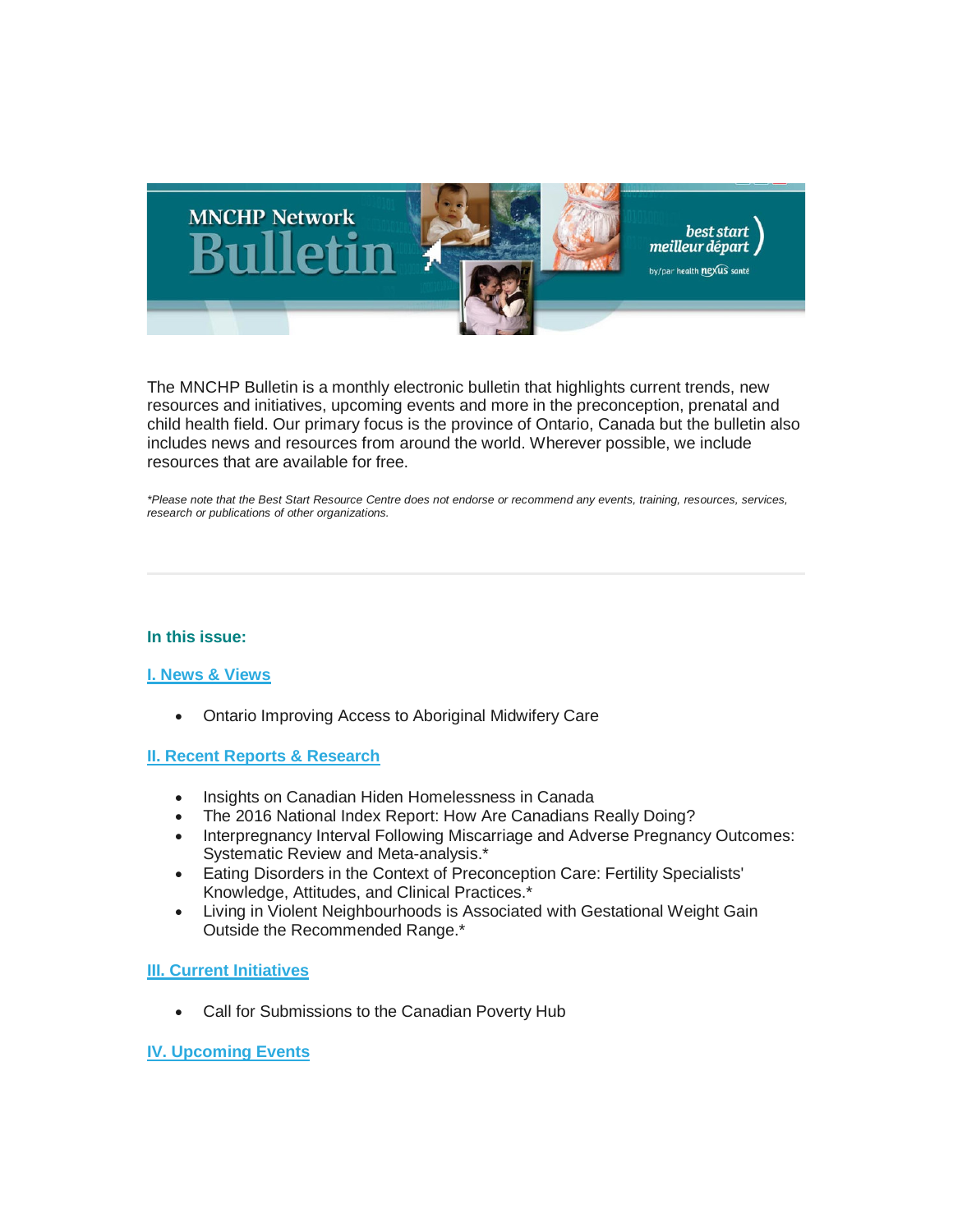- The ABC's of Developmental Coordination Disorder (DCD)
- Celebrating Breastfeeding Conference
- Policy Approaches to Reducing Health Inequalities
- How to Talk About Pregnancy and Infant Loss in Prenatal Classes: Using the Pregnancy and Infant Loss Key Messages
- Beyond Boxes Black, Mystery and Magic Understand and Use the Theory of Change for your Programs
- Essential Skills Series
- 15th Annual Education Program for Immunization Competencies, Canadian Paediatric Society
- Online Workshop Positive Guidance
- BORN Ontario 2017 Conference

# **[V. Resources](#page-8-0)**

- ZERO TO THREE Infant and Early Childhood Mental Health Policy Convening Report - Aligning Policy and Practice: Mental Health Assessment and Treatment of Infants, Young Children, and Families
- Where are the Children? Healing the Legacy of the Residential Schools

# **[VI. Featured Resource by the](#page-8-1)** *Best Start Resource Centre*

• Targeted Supports for Ontario Populations with Lower Rates of Breastfeeding

# <span id="page-1-0"></span>**I. News & Views**

# **Ontario Improving Access to Aboriginal Midwifery Care**

The Ontario Government announced (February 9, 2017) that they will be increasing access to Aboriginal Midwifery Care and providing more resources to support maternal health and well-being in Indigenous communities. This initiative will include hiring two new Aboriginal Midwives to provide culturally appropriate care to more Indigenous women and their infants. In addition, the government is establishing Aboriginal Midwifery programs in a number of communities across the province in collaboration with existing health care teams that include family doctors, nurse practitioners, social workers and traditional healers.

Read the news release in [English](https://news.ontario.ca/mohltc/en/2017/02/ontario-improving-access-to-aboriginal-midwifery-care.html) or [French](https://news.ontario.ca/mohltc/fr/2017/02/lontario-ameliore-lacces-aux-soins-de-sages-femmes-autochtones.html)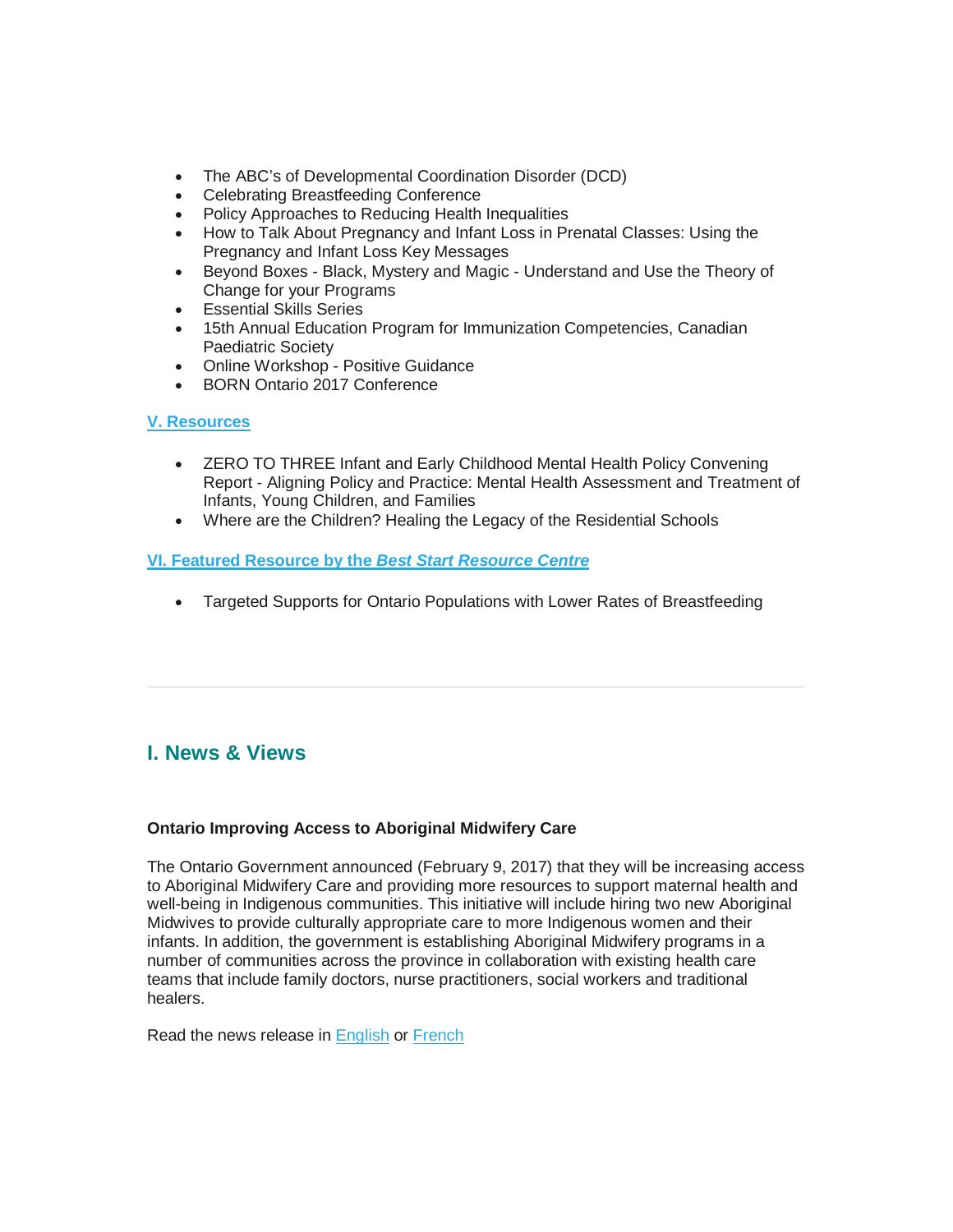# <span id="page-2-0"></span>**II. Recent Reports & Research**

#### **Insights on Canadian Society Hidden Homelessness in Canada**

(Statistics Canada 2016)

This Statistics Canada report provides information about Canadians who have experienced hidden homelessness. It shows that 1 in 10 Canadians have experienced hidden homelessness, which is described as those individuals who had to stay somewhere temporarily because they had no place to live, with 1 in 5 experiencing it for over a year. Children with a history of maltreatment, people with a lack of social support, and Canadians with disability were more likely than others to experience hidden homelessness.

Read the report in [English](http://www.statcan.gc.ca/pub/75-006-x/2016001/article/14678-eng.htm) or [French](http://www.statcan.gc.ca/pub/75-006-x/2016001/article/14678-fra.htm)

### **The 2016 National Index Report: How Are Canadians Really Doing?**

(Canadian Index of Wellbeing 2016)

This report examines the gap between the country's GDP and the well-being of Canadians. Areas where Canadians are experiencing particular difficulty are with their standard of living, in particular the affordability of food and housing. Areas of well-being that are doing well are education and a sense of belonging and community.

#### [Read the report](https://uwaterloo.ca/canadian-index-wellbeing/reports/2016-canadian-index-wellbeing-national-report)

# **Interpregnancy Interval Following Miscarriage and Adverse Pregnancy Outcomes: Systematic Review and Meta-analysis.\***

(Kangatharan, Labram, & Bhattacharya 2016)

ABSTRACT:

#### **Background:**

A short interpregnancy interval (IPI) following a delivery is believed to be associated with adverse outcomes in the next pregnancy. The optimum IPI following miscarriage is controversial. Based on a single large-scale study in Latin and South America, the World Health Organization recommends delaying pregnancy for 6 months after a miscarriage to achieve optimal outcomes in the next pregnancy.

#### **Objective and Rationale:**

Our aim was to determine if a short IPI (<6 months) following miscarriage is associated with adverse outcomes in the next pregnancy.

### **Search Methods:**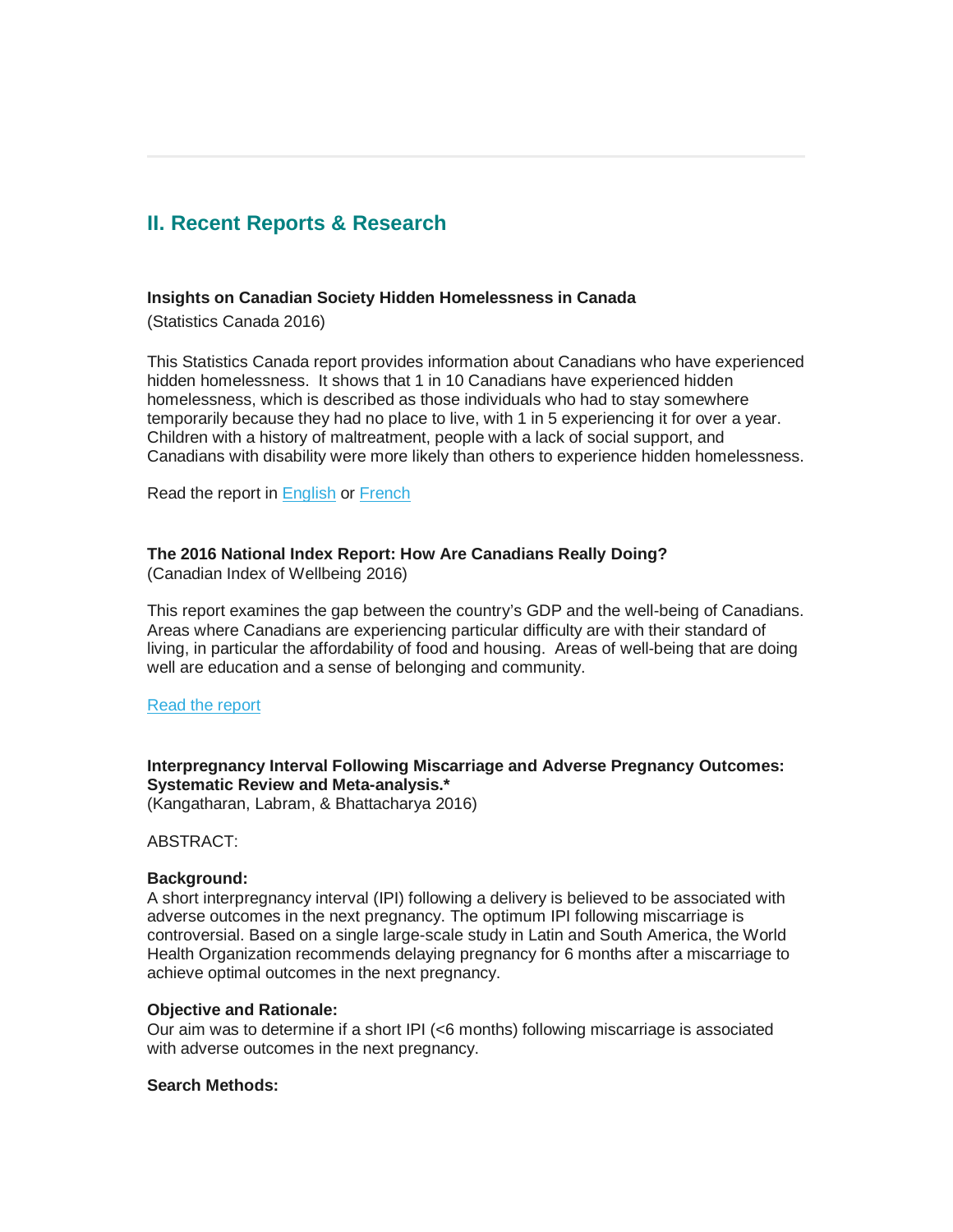Studies were retrieved from MEDLINE, Embase and Pubmed, with no time and language restrictions. The search strategy used a combination of Medical Subject Headings terms for miscarriage, IPI and adverse outcomes. Bibliographies of the retrieved articles were also searched by hand. All studies including women with at least one miscarriage, comparing subsequent adverse pregnancy outcomes for IPIs of less than and more than 6 months were included. Two independent reviewers screened titles and abstracts for inclusion. Characteristics of the studies were extracted and quality assessed using Critical Appraisal Skills Programme criteria. A systematic review and meta-analysis were conducted to compare short (<6 months) versus long (>6 months) IPI following miscarriage in terms of risk of further miscarriage, preterm birth, stillbirth, pre-eclampsia and low birthweight babies in the subsequent pregnancy. Review Manager 5.3 was used for conducting meta-analyses.

### **Outcomes:**

Sixteen studies including 1 043 840 women were included in the systematic review and data from 10 of these were included in one or more meta-analyses (977 972 women). With an IPI of less than 6 months, the overall risk of further miscarriage (Risk ratio (RR) 0.82 95% CI 0.78, 0.86) and preterm delivery (RR 0.79 95% CI 0.75, 0.83) were significantly reduced. The pooled risks of stillbirth (RR 0.88 95% CI 0.76, 1.02); low birthweight (RR 1.05 95% CI 0.48, 2.29) and pre-eclampsia (RR 0.95 95% CI 0.88, 1.02) were not affected by IPI. Similar findings were obtained in subgroup analyses when IPI of <6 months was compared with IPI of 6-12 months and >12 months.

### **Wider Implications:**

This is the first systematic review and meta-analysis providing clear evidence that an IPI of less than 6 months following miscarriage is not associated with adverse outcomes in the next pregnancy. This information may be used to revise current guidance.

#### [Read the abstract](https://www.ncbi.nlm.nih.gov/pubmed/27864302)

# **Eating Disorders in the Context of Preconception Care: Fertility Specialists' Knowledge, Attitudes, and Clinical Practices.\***

(Rodino, Byrne, & Sanders 2016)

# ABSTRACT:

#### **Objectives:**

To gauge fertility specialists' knowledge, clinical practices, and training needs in regard to eating disorders.

#### **Design:**

Cross-sectional study.

#### **Setting:**

Fertility clinics.

#### **Participants:**

Eighty Australian and New Zealand fertility specialists who were members of the Fertility Society of Australia.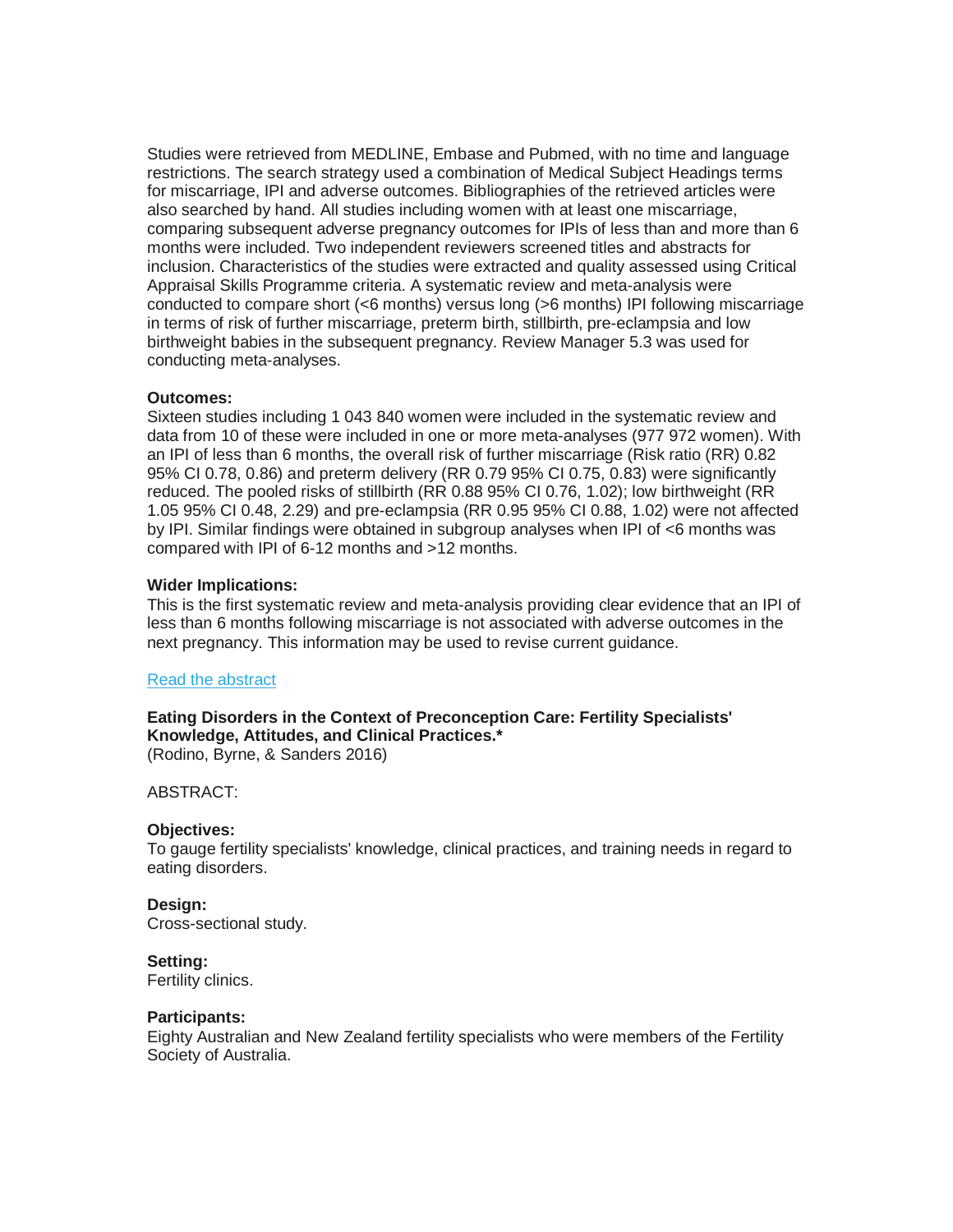**Interventions:**

None.

# **Main Outcome Measure(s):**

Responses to an anonymously completed online questionnaire.

# **Results:**

Approximately 54% of doctors correctly identified the body mass index relevant to anorexia nervosa, and 30% identified menstrual disturbances for anorexia, while 63.8% of doctors incorrectly nominated maladaptive weight control behaviors as a characteristic of binge eating disorder. While clinicians (83.7%) agreed it was important to screen for eating disorders during preconception assessments, 35% routinely screened for eating disorders and 8.8% indicated that their clinics had clinical practice guidelines for management of eating disorders. A minority of participants (13.8%) felt satisfied with their level of university training in eating disorders, 37.5% of doctors felt confident in their ability to recognize symptoms of an eating disorder, and 96.2% indicated a need for further education and clinical guidelines. On most items examined, knowledge and clinical practices regarding eating disorders did not differ according to doctor gender or years of clinical experience working as a fertility specialist.

# **Conclusions:**

Knowledge about eating disorders in the context of fertility treatment is important. This study highlights the uncertainty among fertility specialists in detecting features of eating disorders. The findings point to the importance of further education and training, including the development of clinical guidelines specific to fertility health care providers.

#### [Read the abstract](https://www.ncbi.nlm.nih.gov/pubmed/27889099)

# **Living in Violent Neighbourhoods is Associated with Gestational Weight Gain Outside the Recommended Range.\***

(Galin et al. 2016)

ABSTRACT:

# **Background:**

During pregnancy, most women do not meet gestational weight gain (GWG) guidelines, potentially resulting in adverse maternal and infant health consequences. Social environment determinants of GWG have been identified, but evidence on the relationship between neighbourhood violence and GWG is scant. Our study aims to examine the relationship between neighbourhood violence and GWG outside the recommended range.

# **Methods:**

We used statewide vital statistics and health care utilization data from California for 2006- 12 (n = 2 364 793) to examine the relationship of neighbourhood violence (quarters of zipcode rates of homicide and assault) in the first 37 weeks of pregnancy with GWG (categorized using the Institute of Medicine's pregnancy weight gain guidelines). We estimated risk ratios (RR) and marginal risk differences, and analyses were stratified by maternal race/ethnicity and prepregnancy body mass index.

#### **Results:**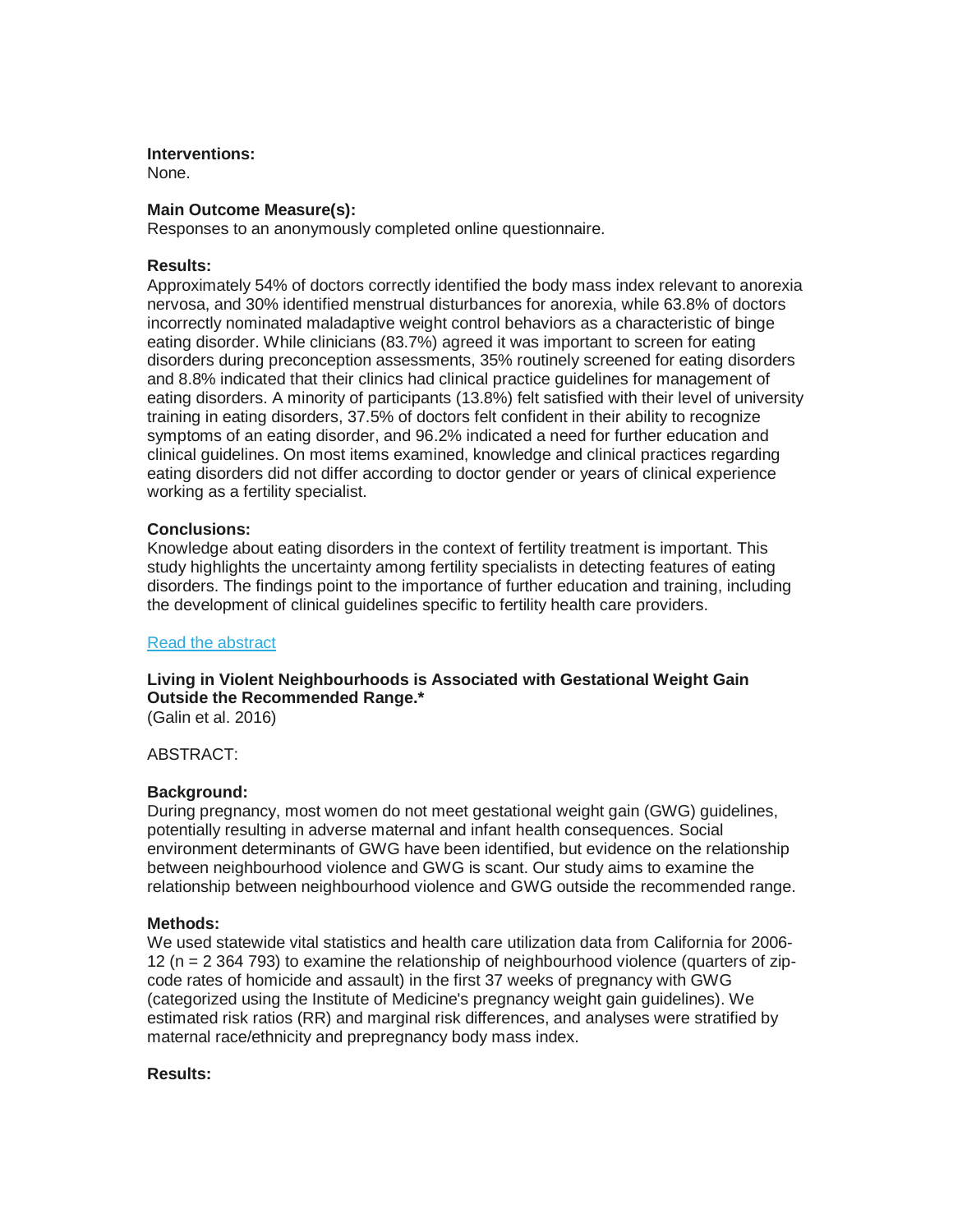Residence in neighbourhoods with the highest quartile of violence was associated with more excessive GWG (adjusted RR 1.04, 95% confidence interval CI 1.03, 1.05), compared to the lowest quartile of violence; violence was not associated with inadequate GWG. On the difference scale, this association translates to 2.3% more women gaining weight excessively rather than adequately if all women were exposed to high violence compared to if all women were exposed to low violence. Additionally, associations between neighbourhood violence and excessive GWG were larger in non-white women than in white women.

#### **Conclusions:**

These findings support the hypothesis that violence can affect weight gain during pregnancy, emphasizing the importance of neighbourhood violence as a public health issue.

[Read the abstract](https://www.ncbi.nlm.nih.gov/pubmed/27921300)

# <span id="page-5-0"></span>**III. Current Initiatives**

# **Call for Submissions to the Canadian Poverty Hub**

The Canadian Poverty Institute and the Canadian Observatory on Homelessness are launching the Canadian Poverty Hub. This new online resource will make accessible research, policies, and best practices related to the causes and impacts of poverty. This Poverty Hub will be integrated with the Homeless Hub as a searchable database. The Poverty Hub is seeking submissions to populate the database.

[Learn more](http://homelesshub.ca/resource/call-submissions-canadian-poverty-hub)

# <span id="page-5-1"></span>**IV. Upcoming Events**

# **The ABC's of Developmental Coordination Disorder (DCD)**

March 1, 2017: Online

This webinar will be presented by Dr. Zwicker (Assistant Professor in the Department of Occupational Science and Occupational Therapy at the University of British Columbia) and will discuss Developmental Coordination Disorder. This webinar will explain the disorder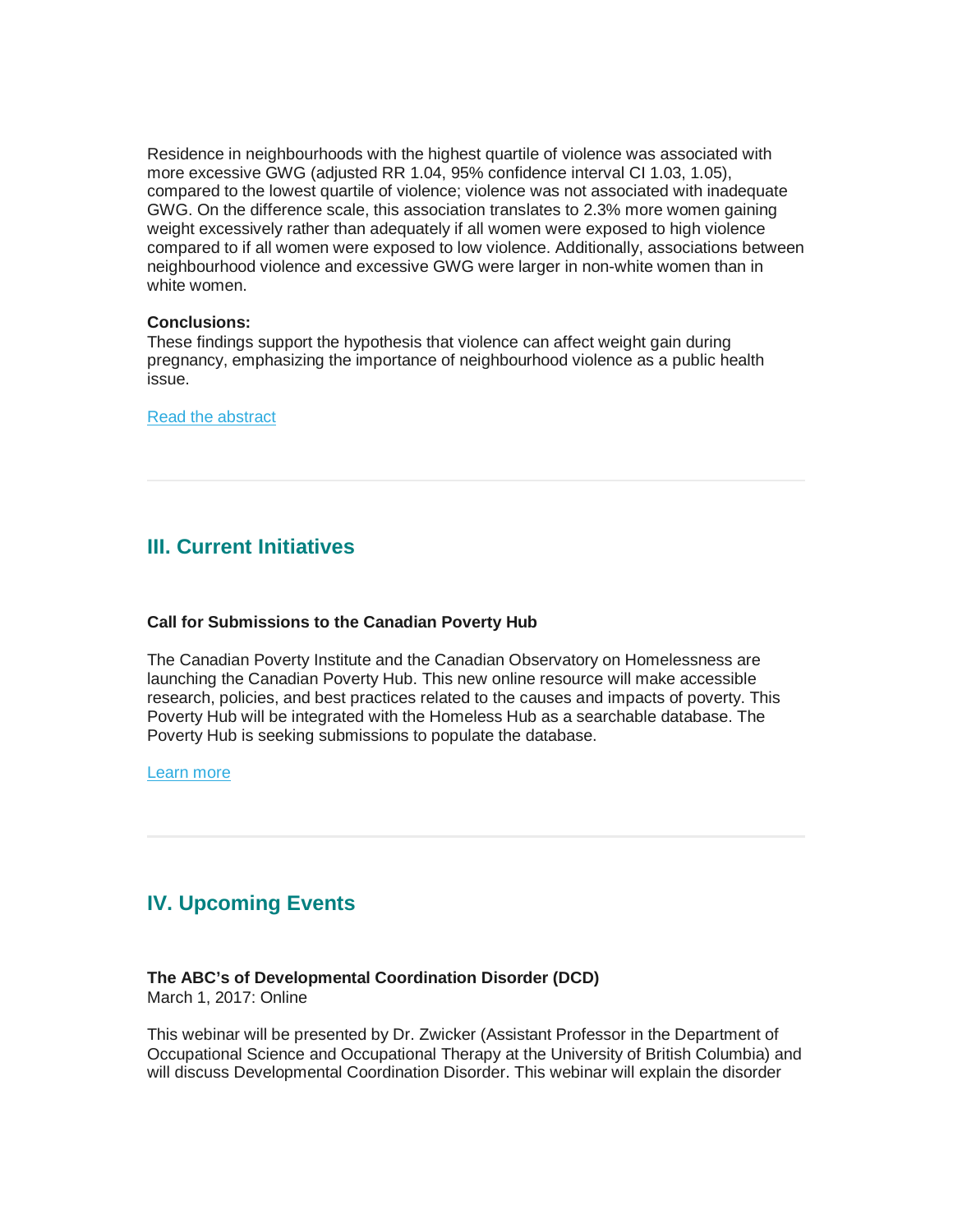and how it affects children and families as well as how to assess and diagnose this condition. It will also explain the impact of DCD on the brain and innovative strategies to address the condition.

#### **[Register](http://ken.caphc.org/xwiki/bin/view/CAPHC+Presents%21/The+ABC%E2%80%99s+of+DCD+%28Developmental+Coordination+Disorder%29)**

#### **Celebrating Breastfeeding Conference**

March 1 - May 1, 2017: Online

iLactation is holding an online conference that will cover a range of topics including: the impact of fentanyl epidurals during the first hour after birth, facilitating skin-to-skin after caesarean birth, breastfeeding strategies for tongue-tied babies, breastfeeding and medication, cultural challenges of breastfeeding and sleep, hands-on examination and assessment of the lactating breast, using the evidence to support breastfeeding in the face of HIV, among others. The conference fee includes unlimited access to the online presentations and materials for two months.

#### [Learn more](http://www.ilactation.com/)

### **Policy Approaches to Reducing Health Inequalities**

FR: March 7, 2017: Online EN: March 14, 2017: Online

This webinar hosted by National Collaborating Centre for Healthy Public Policy aims to assist public health professionals to better understand the leading policy approaches to reduce health inequalities. These approaches include: political economy, macro social policies, intersectionality, life course, settings approach, approaches that aim at living conditions, those that target communities and approaches aimed at individuals.

Register i[n English](http://www.ncchpp.ca/142/Presentations.ccnpps?id_article=1623) or [French](http://www.ccnpps.ca/103/Presentations.ccnpps?id_article=1624)

# **How to Talk About Pregnancy and Infant Loss in Prenatal Classes: Using the Pregnancy and Infant Loss Key Messages**

March 9, 2017: Webinar March 14, 2017: Webinar

The Prenatal Education Key Messages resource is a central source of evidence-based information that can be used for routine universal prenatal education by a range of prenatal education providers. This webinar will focus on using the Mental Health Key Messages in a prenatal class setting to promote the use of consistent, evidence-based messages.

Objectives for this webinar include:

- To review current knowledge about Pregnancy and Infant Loss.
- To review the Pregnancy and Infant Loss Prenatal Education Key Messages.
- To provide insight into how to introduce and teach about the various Pregnancy and Infant Loss key messages in a prenatal class setting, and how to best reach those who may need help the most.

Register for [March 9](https://www.eventbrite.ca/e/webinar-how-to-talk-about-pregnancy-and-infant-loss-in-prenatal-classes-using-the-pregnancy-and-tickets-32173615149?utm_term=eventurl_text) or [March 14](https://www.eventbrite.ca/e/webinar-how-to-talk-about-pregnancy-and-infant-loss-in-prenatal-classes-using-the-pregnancy-and-tickets-32173561990?utm_term=eventurl_text)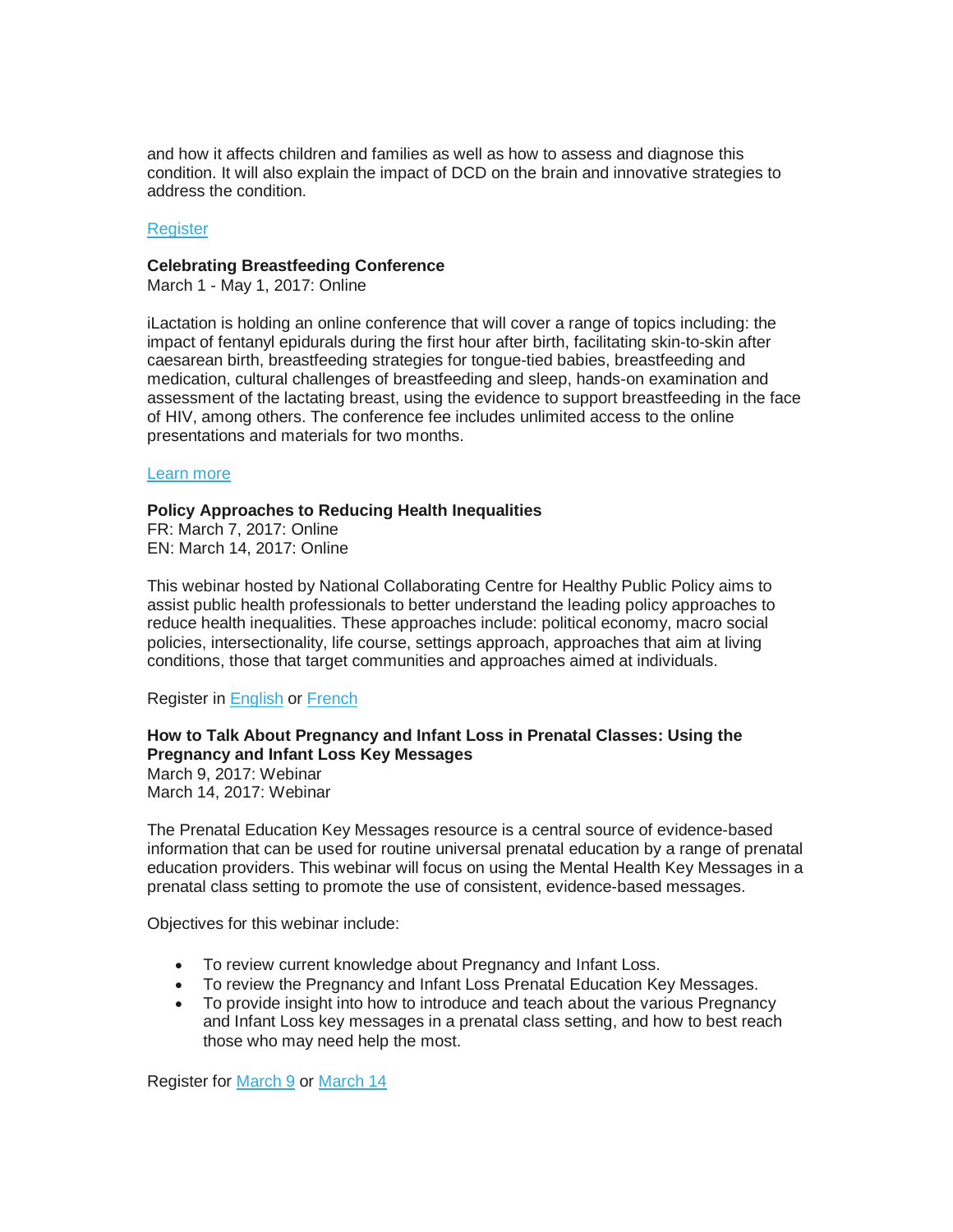# **Beyond Boxes - Black, Mystery and Magic - Understand and Use the Theory of Change for your Programs**

March 9-10, 2017: Toronto

This two-day workshop will describe and apply concepts related to theory of change. The course objectives include learning what a program theory is, and how this relates to theory of change and theory of action, learning how theories of change go beyond logic models, learning how theories of change can contribute to a contribution analysis, and applying theoretical concepts shared to develop a program theory for a relevant program including a theory of change and theory of action.

#### [Learn more](https://www.eventbrite.ca/e/beyond-boxes-black-mystery-and-magic-understand-and-use-the-theory-of-change-for-your-programs-tickets-31564692846)

# **Essential Skills Series**

March 20-23, 2017: Toronto

The Canadian Evaluation Society is hosting a four day course that covers the basics of program evaluation. This course will explore the main models and practices related to program evaluation to help develop professional skills in this area. Some of the practical skills that will be developed include: creating logic models, developing indicators, question construction, creating an evaluation matrix, writing findings statements and creating a reporting plan.

### **[Register](https://www.eventbrite.ca/e/essential-skills-series-march-2017-tickets-31565664753?aff=es2)**

# **15th Annual Education Program for Immunization Competencies, Canadian Paediatric Society**

April 1, 2017: Toronto, ON

This is a one-day course for health professionals to increase knowledge regarding immunization guidelines developed by the Public Health Agency of Canada. The course objectives include preparing health professionals to better counsel patients on vaccine issues, to increase public confidence in vaccine efficacy and safety and ensure safe immunization practices.

Learn more [about the course](http://www.cps.ca/en/epic-pfci)

#### **Online Workshop - Positive Guidance**

April 20 - May 3, 2017: Online

The Association of Early Childhood Educators of Ontario and Red River College are offering a flexible online positive guidance workshop. This workshop will cover strategies for applying positive guidance principles when working with children and evidence that supports this approach.

[Learn more about the workshop](http://www.aeceo.ca/positive_guidance?utm_campaign=aeceo_pl&utm_medium=email&utm_source=aeceo%20%20)

**BORN Ontario 2017 Conference**

April 24-25, 2017: Toronto, ON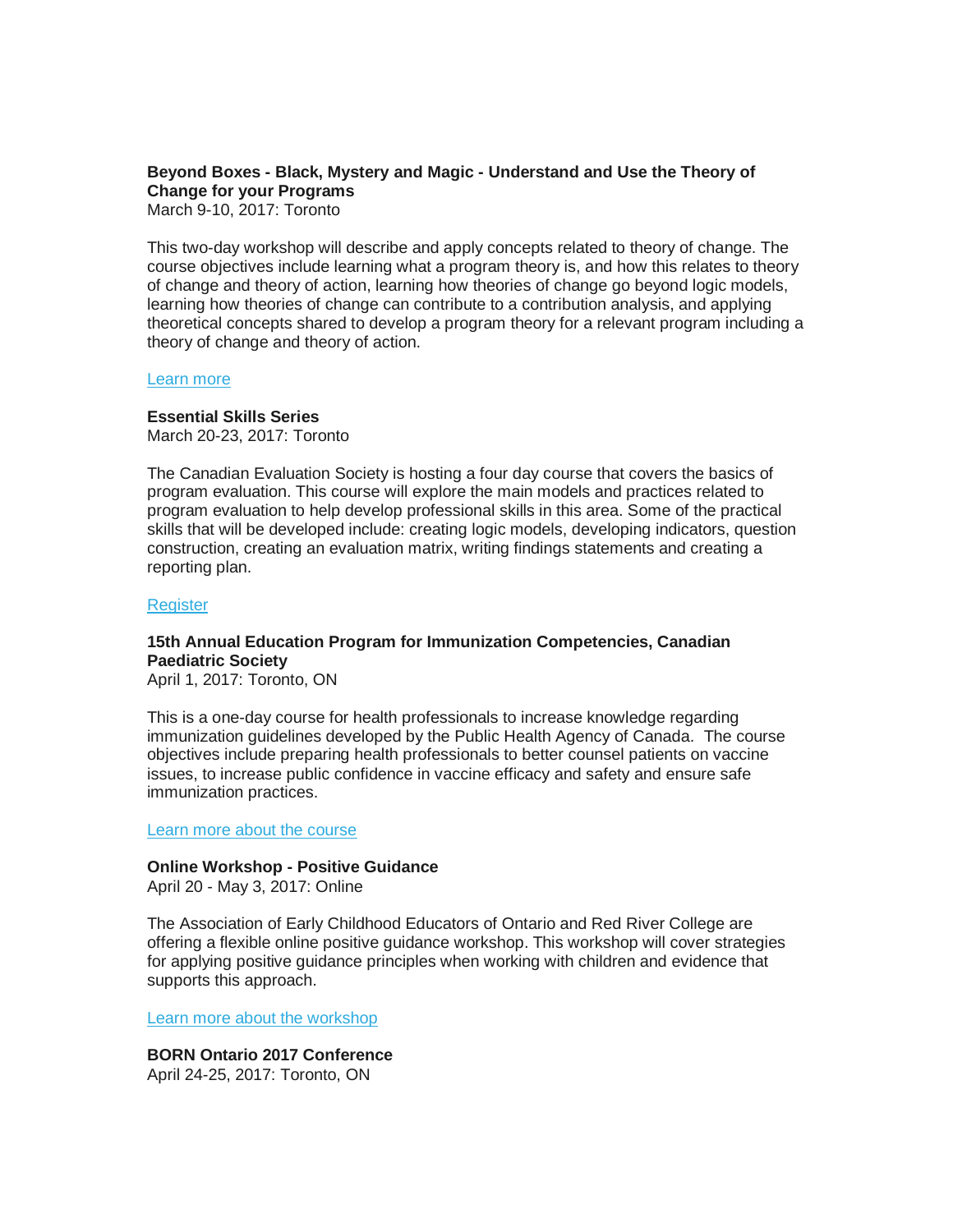Early Bird rates end March 24, 2017.

[Learn more about the conference](https://www.bornontario.ca/en/resources/born-conferences/2017-conference/)

# <span id="page-8-0"></span>**V. Resources**

### **ZERO TO THREE Infant and Early Childhood Mental Health Policy Convening Report - Aligning Policy and Practice: Mental Health Assessment and Treatment of Infants, Young Children, and Families**

This resource provides a summary of proceedings based on the meeting of experts from across the United States on the topic of infant and early childhood mental health (IECMH). These experts came together to discuss and share strategies to improve assessment, diagnosis and treatment. Included in this resource is a summary of four expert presentations and 20 tabletop discussions on a variety of related topics, along with highlights from the convention and next steps identified by the participants.

[Go to the resource](https://www.zerotothree.org/resources/1701-zero-to-three-infant-and-early-childhood-mental-health-policy-convening-report)

### **Where are the Children? Healing the Legacy of the Residential Schools**

The Legacy of Hope Foundation has created this online resource to share the stories and history of residential schools that were operated in Canada between 1831 and 1996. It describes the assimilation of Aboriginal children and demonstrates the impact these schools have had on generations of Aboriginal families. This exhibition includes photos, a timeline of events, survivor stories, and additional resources.

[Learn more](http://wherearethechildren.ca/en/exhibition/)

# <span id="page-8-1"></span>**VI. Featured Resource by the** *Best Start Resource Centre*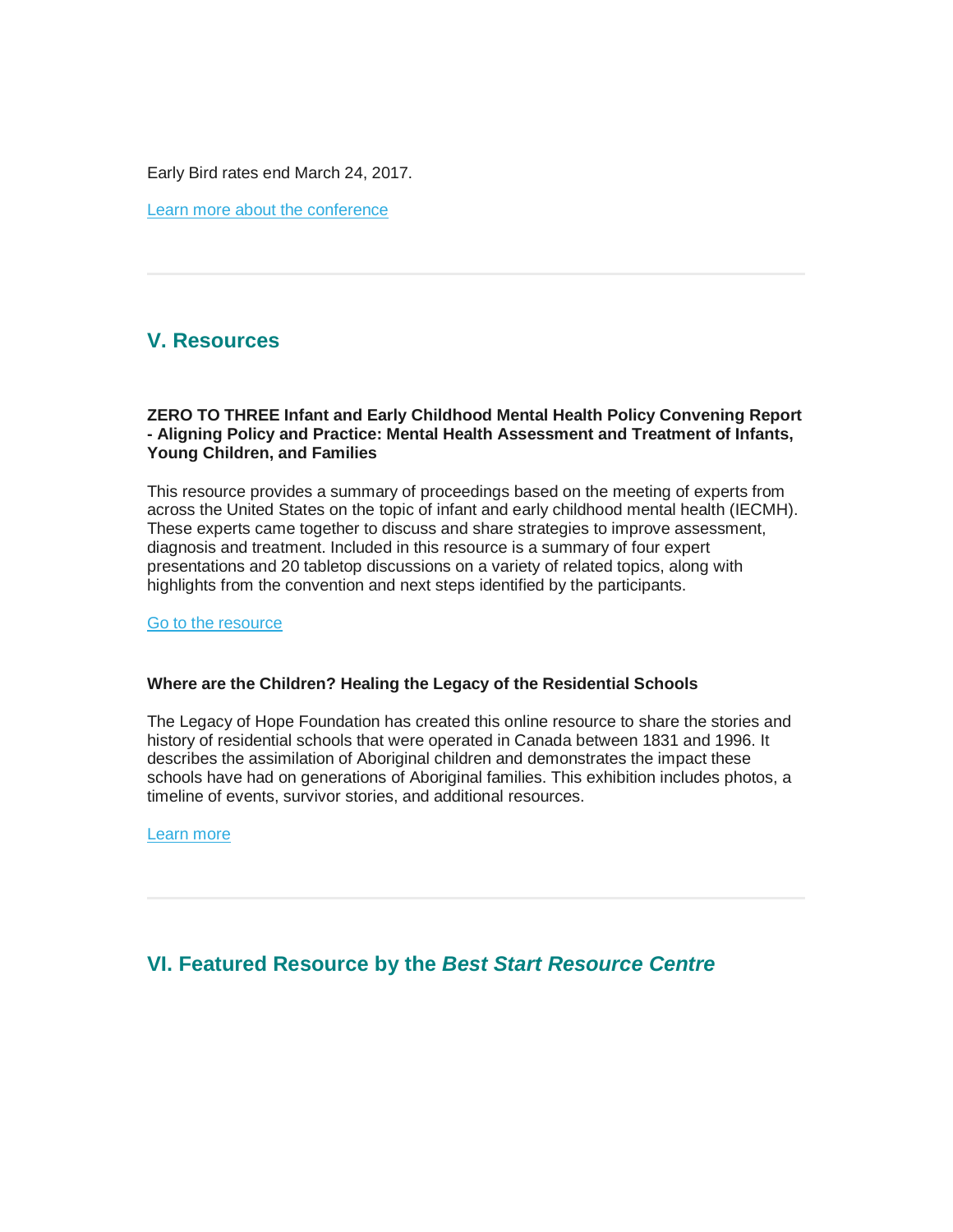

 $\mathcal{P}_{\text{Ontario}}$ 

### **Targeted Supports for Ontario Populations with Lower Rates of Breastfeeding**

As part of a comprehensive strategy to address childhood obesity in Ontario, Health Nexus was funded by the Government of Ontario to offer targeted breastfeeding supports to populations with lower rates of breastfeeding and carried out by the Best Start Resource Centre, a key program of Health Nexus. This project was initiated in December 2013 and wrapped up in March 2016. This online report summarizes the project strategies and results as well as recommendations to build on this investment and further support breastfeeding services in Ontario.

Available in PDF in [English](http://www.beststart.org/resources/breastfeeding/learningfromstories/B32_Report_Final_LR_ENG.pdf) and [French.](http://www.beststart.org/resources/breastfeeding/B32_Rapport_Finale_LR_FR.pdf)



# by/par health nexus santé

180 Dundas Street West, Suite 301, Toronto, ON M5G 1Z8

Telephone: (416) 408-2249 | Toll-free: 1-800-397-9567 | Fax: (416)

408-2122

E-mail: [beststart@healthnexus.ca](mailto:beststart@healthnexus.ca?subject=Contact%20Us)



[Unsubscribe from this list](mailto:mnchp@healthnexus.ca?subject=Unsubscribe)

[Learn more about MNCHP Network](http://lists.beststart.org/listinfo.cgi/mnchp-beststart.org)